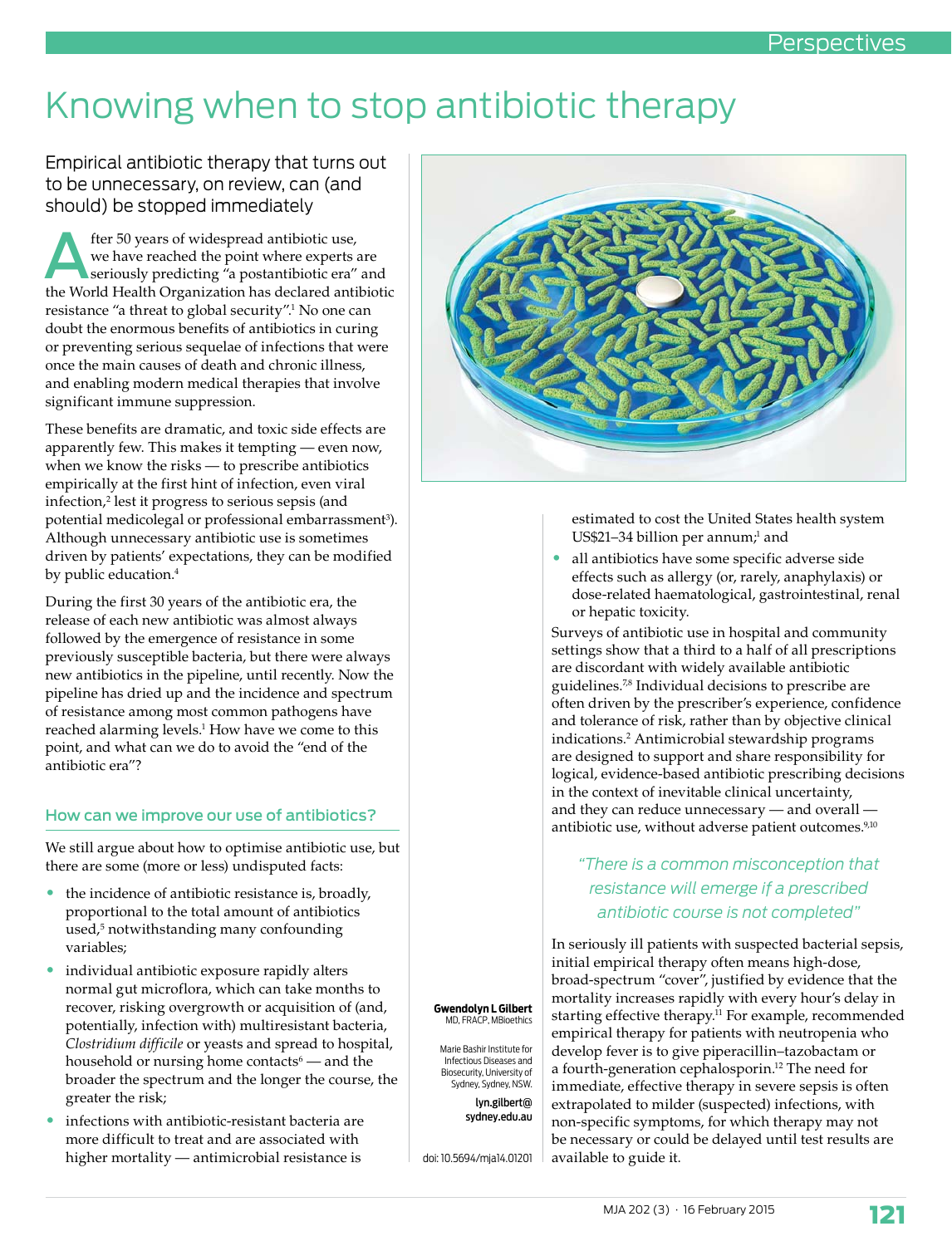## **Perspectives**

Whether to treat and the appropriate choice of empirical therapy are not straightforward decisions, even with the help of prescribing guidelines. However, starting empirical therapy does not mean the patient is committed to a fixed treatment course. Too often, initial therapy is continued without review, even when diagnostic tests indicate an alternative diagnosis (non-infective condition or viral infection) for which no antibiotic is needed or a narrower spectrum agent would suffice. For example, *Streptococcus pneumoniae* isolated from a blood culture from a patient with severe community-acquired pneumonia is an indication to change from commonly prescribed empirical therapy — ceftriaxone plus azithromycin to benzylpenicillin alone.<sup>12</sup>

### Duration of treatment and resistance

There is a common misconception that resistance will emerge if a prescribed antibiotic course is not completed. Premature cessation of antibiotic therapy will not increase the risk that resistance will emerge. For most infections, the recommended duration of therapy (5–14 days, depending on syndrome) is based on expert opinion and convention, rather than solid

evidence. However, for many syndromes associated with bacteraemia, there is no difference in outcome when shorter courses are used.<sup>13,14</sup> In practice the optimal duration of therapy depends on clinical syndrome, the causative organism, whether source control is possible and the patient's response to therapy.14 For example, only 3–5 days of treatment is needed for meningococcal meningitis, compared with 10–14 days for pneumococcal meningitis.12 Additional studies are needed to validate shorter courses of antibiotic therapy for many other infections.

Resistance is much more likely to occur with long antibiotic courses, which are rarely indicated except when the site of infection is relatively inaccessible (in biofilm in sites such as a cardiac valve or foreign body or in an abscess); these infections often cannot be cured without surgical removal of the source or drainage of pus. There is no risk — and every advantage — in stopping a course of an antibiotic immediately a bacterial infection has been excluded or is unlikely; and minimal risk if signs and symptoms of a mild infection have resolved.

Competing interests: No relevant disclosures.

Provenance: Commissioned; externally peer reviewed.